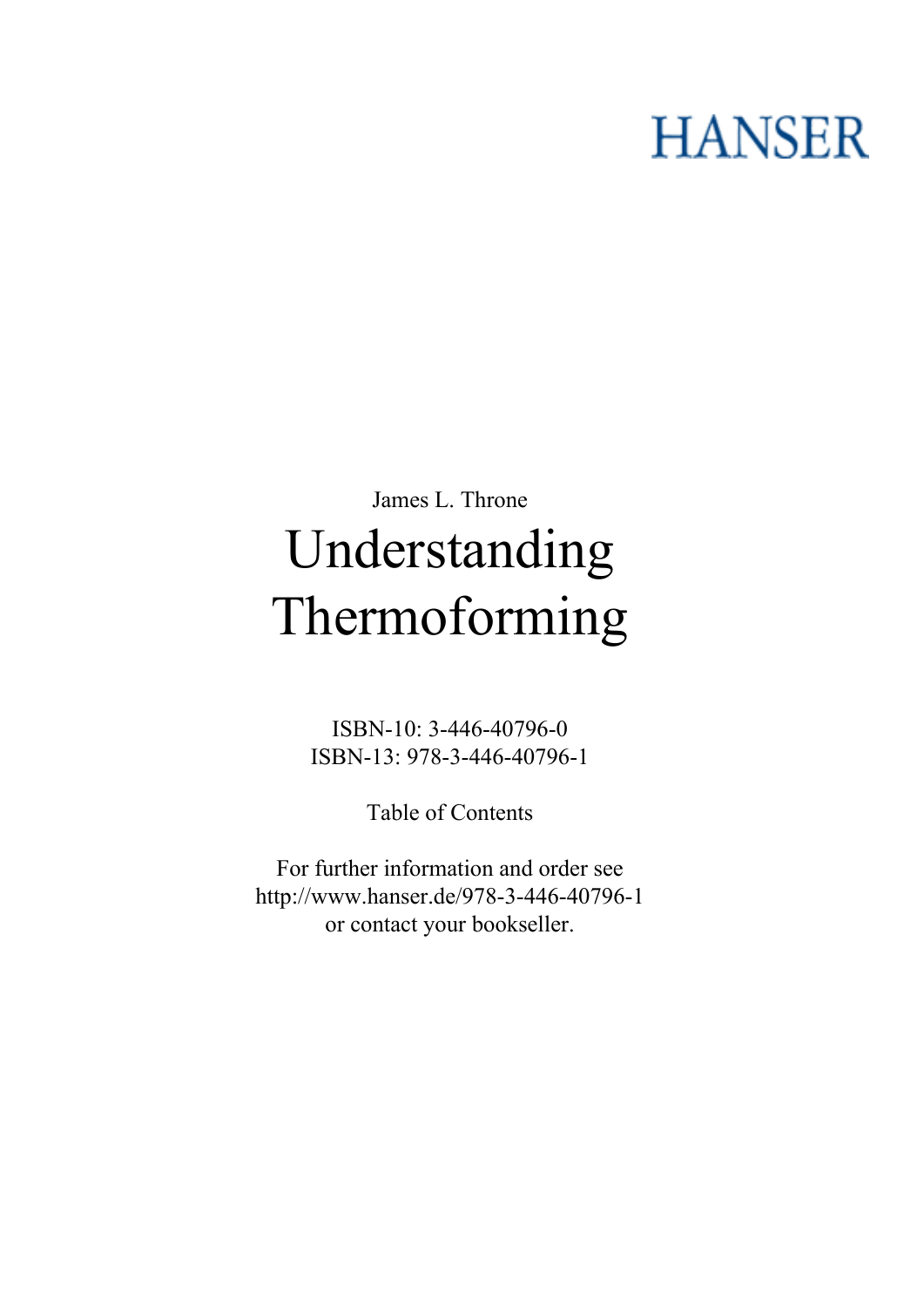## **Contents**

| 1              |      |       |                                                                     |  |
|----------------|------|-------|---------------------------------------------------------------------|--|
|                | 1.1  |       |                                                                     |  |
|                | 1.2. |       |                                                                     |  |
|                | 1.3  |       |                                                                     |  |
|                | 1.4  |       |                                                                     |  |
| $\overline{2}$ |      |       |                                                                     |  |
|                | 2.1  |       |                                                                     |  |
|                | 2.2  |       |                                                                     |  |
|                | 2.3  |       |                                                                     |  |
|                |      | 2.3.1 |                                                                     |  |
|                |      | 2.3.2 |                                                                     |  |
|                |      | 2.3.3 |                                                                     |  |
|                |      | 2.3.4 |                                                                     |  |
|                |      | 2.3.5 |                                                                     |  |
|                |      |       |                                                                     |  |
|                |      | 2.4.1 |                                                                     |  |
|                |      | 2.4.2 |                                                                     |  |
|                | 2.5  |       |                                                                     |  |
|                |      | 2.5.1 |                                                                     |  |
|                |      | 2.5.2 |                                                                     |  |
|                |      | 2.5.3 |                                                                     |  |
|                |      | 2.5.4 |                                                                     |  |
|                | 2.6  |       |                                                                     |  |
|                | 2.7  |       |                                                                     |  |
|                |      | 2.7.1 |                                                                     |  |
|                |      | 2.7.2 |                                                                     |  |
|                | 2.8  |       |                                                                     |  |
|                | 2.9  |       | Thermoforming as a Portion of the Overall Manufacturing Process  25 |  |
| 3              |      |       |                                                                     |  |
|                | 3.1  |       |                                                                     |  |
|                |      | 3.1.1 |                                                                     |  |
|                |      | 3.1.2 |                                                                     |  |
|                | 3.2  |       |                                                                     |  |
|                | 3.3  |       |                                                                     |  |
|                |      | 3.3.1 |                                                                     |  |
|                | 3.4  |       |                                                                     |  |
|                |      | 3.4.1 |                                                                     |  |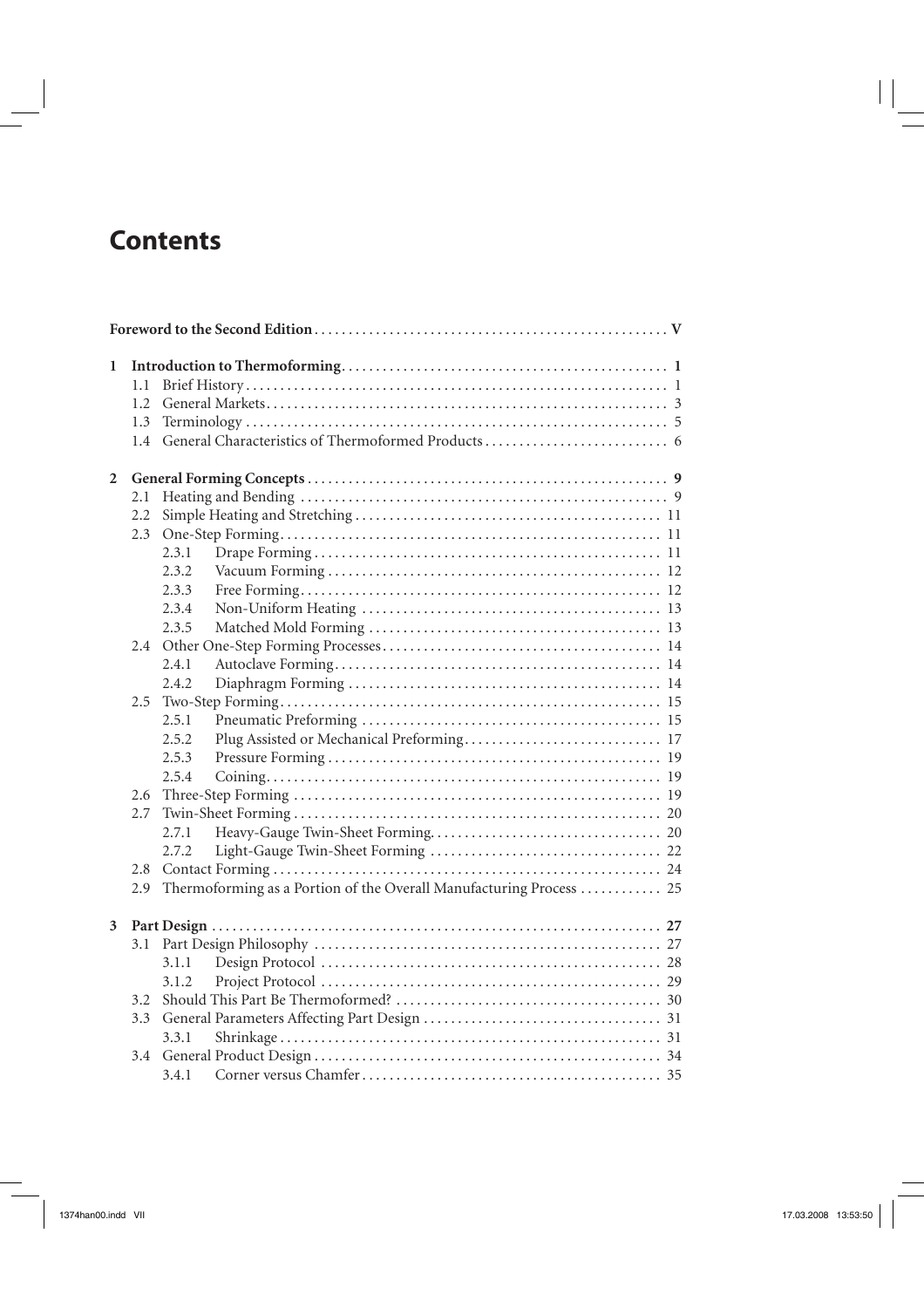|   |     | 3.4.2  |                                                   |  |
|---|-----|--------|---------------------------------------------------|--|
|   |     | 3.4.3  |                                                   |  |
|   |     | 3.4.4  |                                                   |  |
|   |     | 3.4.5  |                                                   |  |
|   | 3.5 |        |                                                   |  |
|   | 3.6 |        |                                                   |  |
|   | 3.7 |        |                                                   |  |
|   | 3.8 |        | Seal Designs on Twin-Sheet Thermoformed Parts  43 |  |
|   | 3.9 |        |                                                   |  |
| 4 |     |        |                                                   |  |
|   | 4.1 |        |                                                   |  |
|   |     | 4.1.1  |                                                   |  |
|   | 4.2 |        |                                                   |  |
|   | 4.3 |        |                                                   |  |
|   | 4.4 |        |                                                   |  |
|   |     | 4.4.1  |                                                   |  |
|   |     | 4.4.2  |                                                   |  |
|   |     | 4.4.3  |                                                   |  |
|   |     | 4.4.4  |                                                   |  |
|   |     | 4.4.5  |                                                   |  |
|   |     | 4.4.6  |                                                   |  |
|   |     | 4.4.7  |                                                   |  |
|   |     | 4.4.8  |                                                   |  |
|   |     | 4.4.9  |                                                   |  |
|   |     | 4.4.10 |                                                   |  |
|   |     | 4.4.11 |                                                   |  |
|   |     | 4.4.12 |                                                   |  |
| 5 |     |        |                                                   |  |
|   | 5.1 |        |                                                   |  |
|   | 5.2 |        |                                                   |  |
|   | 5.3 |        |                                                   |  |
|   | 5.4 |        |                                                   |  |
|   |     | 5.4.1  |                                                   |  |
|   |     | 5.4.2  |                                                   |  |
|   |     | 5.4.3  |                                                   |  |
|   |     | 5.4.4  |                                                   |  |
|   |     | 5.4.5  |                                                   |  |
|   |     | 5.4.6  |                                                   |  |
|   |     | 5.4.7  |                                                   |  |
|   |     | 5.4.8  |                                                   |  |
|   |     | 5.4.9  |                                                   |  |
|   |     | 5.4.10 |                                                   |  |
|   |     | 5.4.11 |                                                   |  |
|   |     | 5.4.12 |                                                   |  |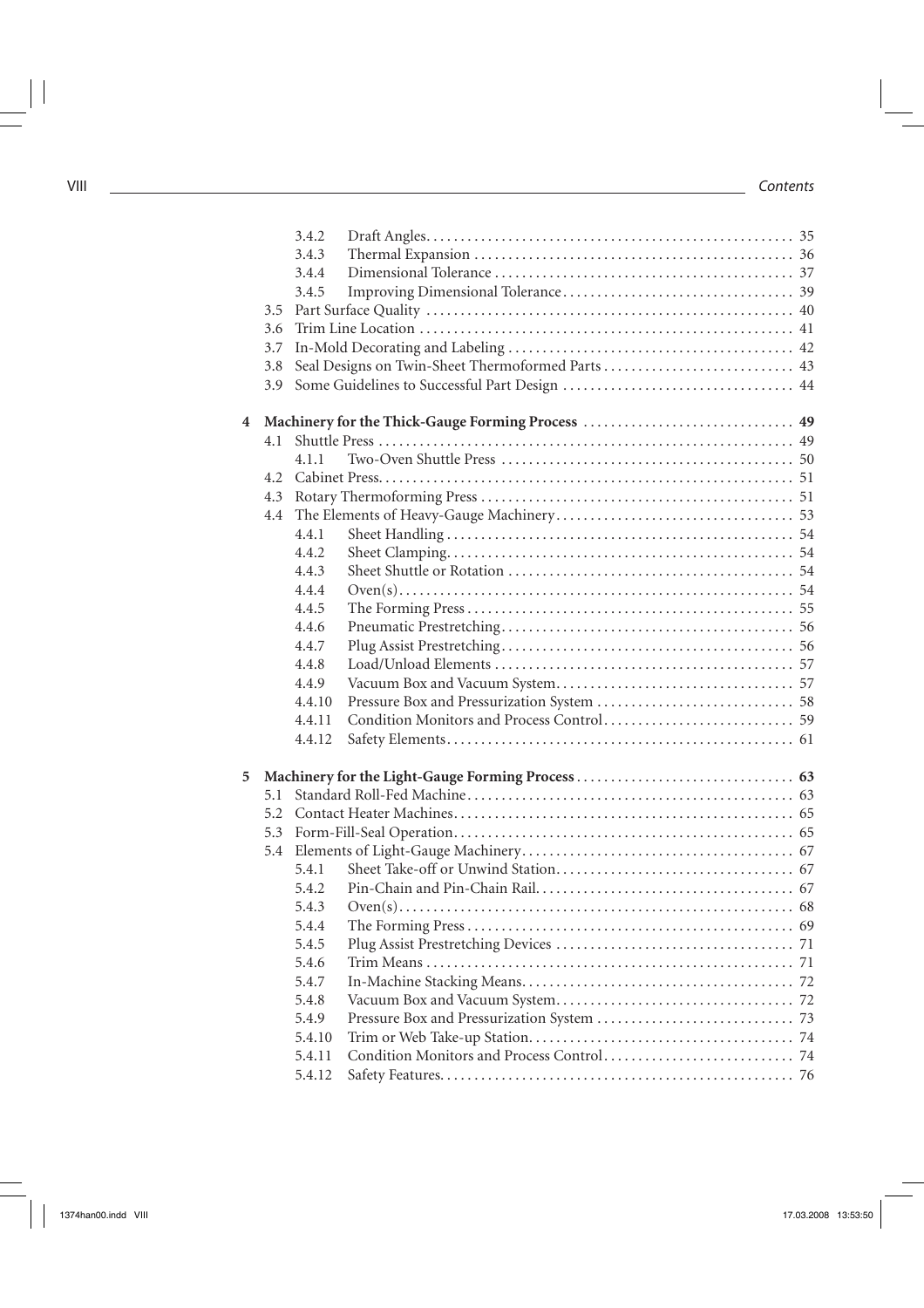| 6              |     |       |                                                                        |  |
|----------------|-----|-------|------------------------------------------------------------------------|--|
|                |     |       |                                                                        |  |
|                |     | 6.1.1 | Advantages of Extrusion-Forming Lines for Heavy-Gauge Forming  77      |  |
|                |     | 6.1.2 | Advantages of Extrusion-Forming Lines for Light-Gauge Forming  78      |  |
|                |     | 6.1.3 | Disadvantages of Extrusion-Forming Lines for Heavy-Gauge Forming. . 78 |  |
|                |     | 6.1.4 | Disadvantages of Extrusion-Forming Lines for Light-Gauge Forming 78    |  |
|                |     | 6.1.5 | Important Extruder Characteristics in In-Line Forming 79               |  |
|                |     |       |                                                                        |  |
|                |     | 6.2.1 |                                                                        |  |
|                |     | 6.2.2 | Composite and Composite Laminate Machines  80                          |  |
|                | 6.3 |       |                                                                        |  |
|                |     |       |                                                                        |  |
|                | 6.5 |       |                                                                        |  |
| $\overline{7}$ |     |       |                                                                        |  |
|                |     |       |                                                                        |  |
|                |     | 7.1.1 |                                                                        |  |
|                |     | 7.1.2 |                                                                        |  |
|                |     | 7.1.3 |                                                                        |  |
|                |     |       |                                                                        |  |
|                |     | 7.2.1 |                                                                        |  |
|                |     | 7.2.2 |                                                                        |  |
|                |     | 7.2.3 |                                                                        |  |
|                |     | 7.2.4 |                                                                        |  |
|                |     | 7.2.5 |                                                                        |  |
|                |     | 7.2.6 |                                                                        |  |
|                | 7.3 |       |                                                                        |  |
|                |     | 7.3.1 |                                                                        |  |
|                |     | 7.3.2 |                                                                        |  |
|                |     | 7.3.3 |                                                                        |  |
|                |     | 7.3.4 |                                                                        |  |
|                |     | 7.3.5 |                                                                        |  |
|                |     |       |                                                                        |  |
|                | 7.5 |       |                                                                        |  |
|                |     | 7.5.1 |                                                                        |  |
|                |     | 7.5.2 |                                                                        |  |
|                |     | 7.5.3 |                                                                        |  |
|                |     |       |                                                                        |  |
|                |     | 7.5.5 |                                                                        |  |
|                |     | 7.5.6 |                                                                        |  |
|                | 7.6 |       |                                                                        |  |
|                | 7.7 |       |                                                                        |  |
| 8              |     |       |                                                                        |  |
|                |     |       |                                                                        |  |
|                |     | 8.1.1 |                                                                        |  |
|                |     |       |                                                                        |  |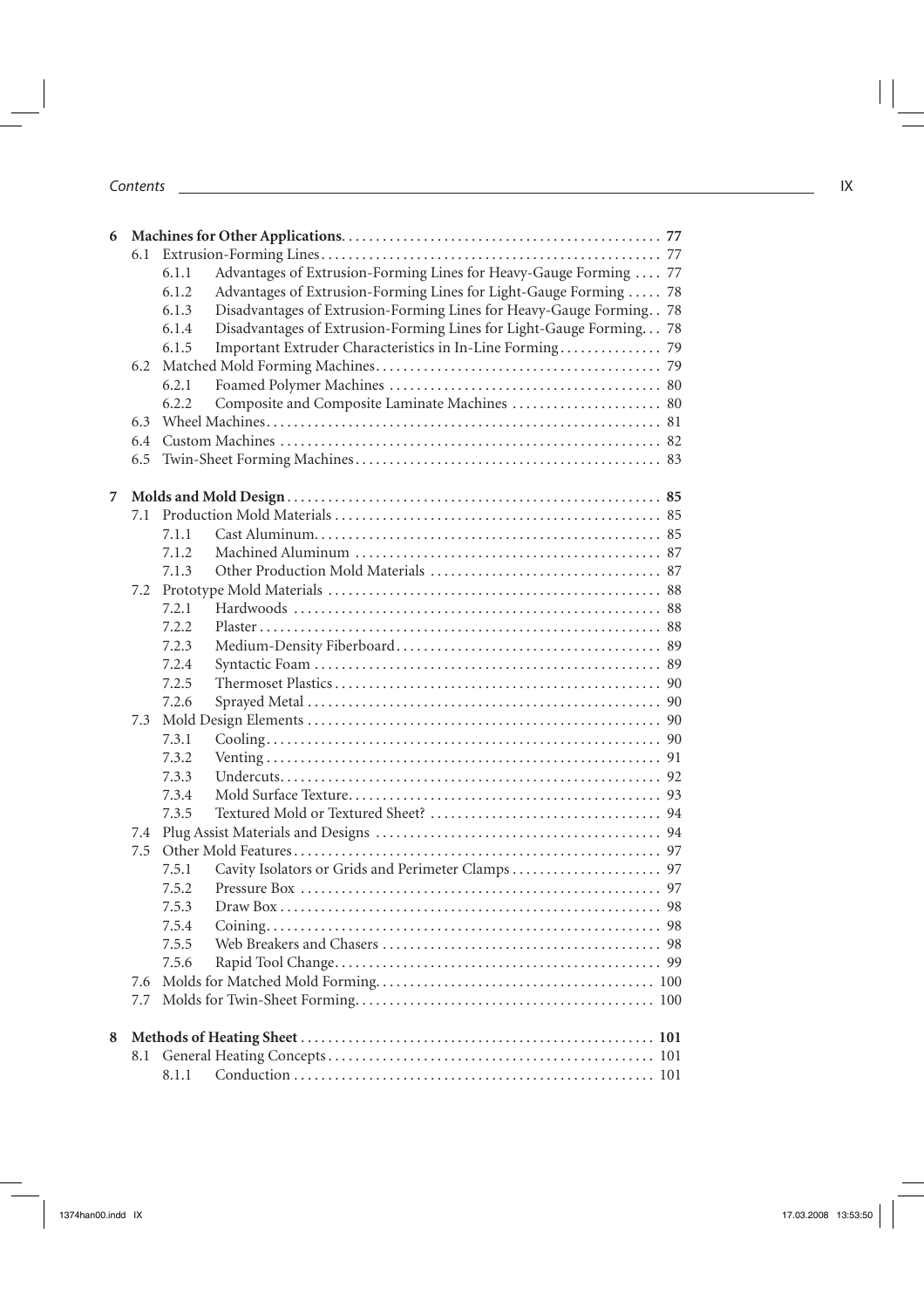|   |     | 8.1.2                                                           |  |
|---|-----|-----------------------------------------------------------------|--|
|   |     | 8.1.3                                                           |  |
|   |     |                                                                 |  |
|   | 8.2 |                                                                 |  |
|   |     | 8.2.1                                                           |  |
|   |     |                                                                 |  |
|   |     |                                                                 |  |
|   |     |                                                                 |  |
|   |     | 8.2.2                                                           |  |
|   |     |                                                                 |  |
|   |     |                                                                 |  |
|   |     | 8.2.3                                                           |  |
|   |     | 8.2.4                                                           |  |
|   | 8.3 |                                                                 |  |
|   | 8.4 |                                                                 |  |
|   | 8.5 |                                                                 |  |
|   |     | 8.5.1                                                           |  |
|   |     | 8.5.2                                                           |  |
|   |     | 8.5.3                                                           |  |
|   |     | 8.5.4                                                           |  |
|   |     | 8.5.5                                                           |  |
|   |     | Heating Composites, Laminates, and Other Plastics. 122<br>8.5.6 |  |
|   |     | 8.5.7                                                           |  |
|   |     | One-Sided versus Two-Sided Heating  124<br>8.5.8                |  |
|   |     | 8.5.9                                                           |  |
|   |     | 8.5.10                                                          |  |
| 9 |     |                                                                 |  |
|   | 9.1 |                                                                 |  |
|   | 9.2 |                                                                 |  |
|   |     | 9.2.1                                                           |  |
|   |     | 9.2.2                                                           |  |
|   |     | 9.2.3                                                           |  |
|   |     | Measuring Viscoelastic Properties of Polymers  132<br>9.2.4     |  |
|   | 9.3 |                                                                 |  |
|   |     | 9.3.1                                                           |  |
|   |     | 9.3.2                                                           |  |
|   |     |                                                                 |  |
|   | 9.5 |                                                                 |  |
|   | 9.6 |                                                                 |  |
|   |     | Forming Area Diagrams for Laminates and Composites 138<br>9.6.1 |  |
|   |     | Differential Stretching against a Mold Surface 138<br>9.6.2     |  |
|   | 9.7 |                                                                 |  |
|   |     | 9.7.1                                                           |  |
|   |     |                                                                 |  |
|   |     | Wall Thickness Reduction in Laminates  140<br>9.7.2             |  |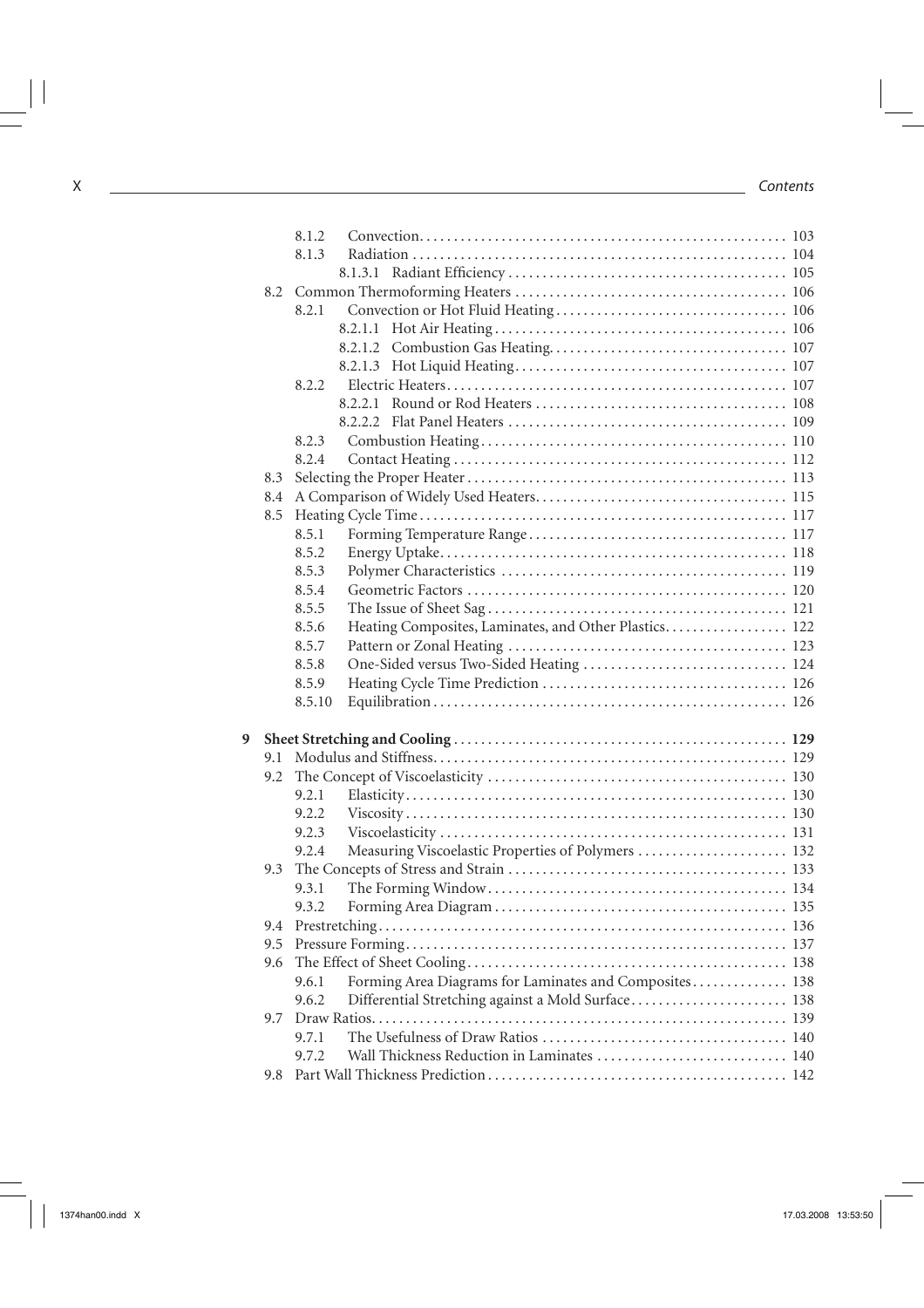|  | 9.8.1  |                                                        |  |
|--|--------|--------------------------------------------------------|--|
|  | 9.8.2  |                                                        |  |
|  | 9.8.3  |                                                        |  |
|  |        |                                                        |  |
|  |        |                                                        |  |
|  | 9.10.1 |                                                        |  |
|  | 9.10.2 |                                                        |  |
|  | 9.10.3 |                                                        |  |
|  | 9.10.4 |                                                        |  |
|  | 9.10.5 | Coolant Flow Rate and Temperature Control  148         |  |
|  |        |                                                        |  |
|  |        |                                                        |  |
|  |        |                                                        |  |
|  |        |                                                        |  |
|  |        |                                                        |  |
|  |        |                                                        |  |
|  |        |                                                        |  |
|  | 10.2.1 |                                                        |  |
|  | 10.2.2 |                                                        |  |
|  |        |                                                        |  |
|  |        |                                                        |  |
|  |        |                                                        |  |
|  |        |                                                        |  |
|  |        |                                                        |  |
|  |        |                                                        |  |
|  | 10.4.1 |                                                        |  |
|  | 10.4.2 |                                                        |  |
|  | 10.4.3 |                                                        |  |
|  | 10.4.4 |                                                        |  |
|  | 10.4.5 |                                                        |  |
|  |        |                                                        |  |
|  |        |                                                        |  |
|  |        |                                                        |  |
|  |        |                                                        |  |
|  |        |                                                        |  |
|  | 10.7.1 |                                                        |  |
|  | 10.7.2 |                                                        |  |
|  | 10.7.3 |                                                        |  |
|  |        |                                                        |  |
|  |        |                                                        |  |
|  |        |                                                        |  |
|  | 11.1.1 |                                                        |  |
|  | 11.1.2 | Thermoset and Thermoplastic Definitions 172            |  |
|  | 11.1.3 | Crystalline and Amorphous Definitions  172             |  |
|  | 11.1.4 | Homopolymers, Copolymers, Terpolymers, and Blends  173 |  |
|  | 11.1.5 |                                                        |  |
|  |        |                                                        |  |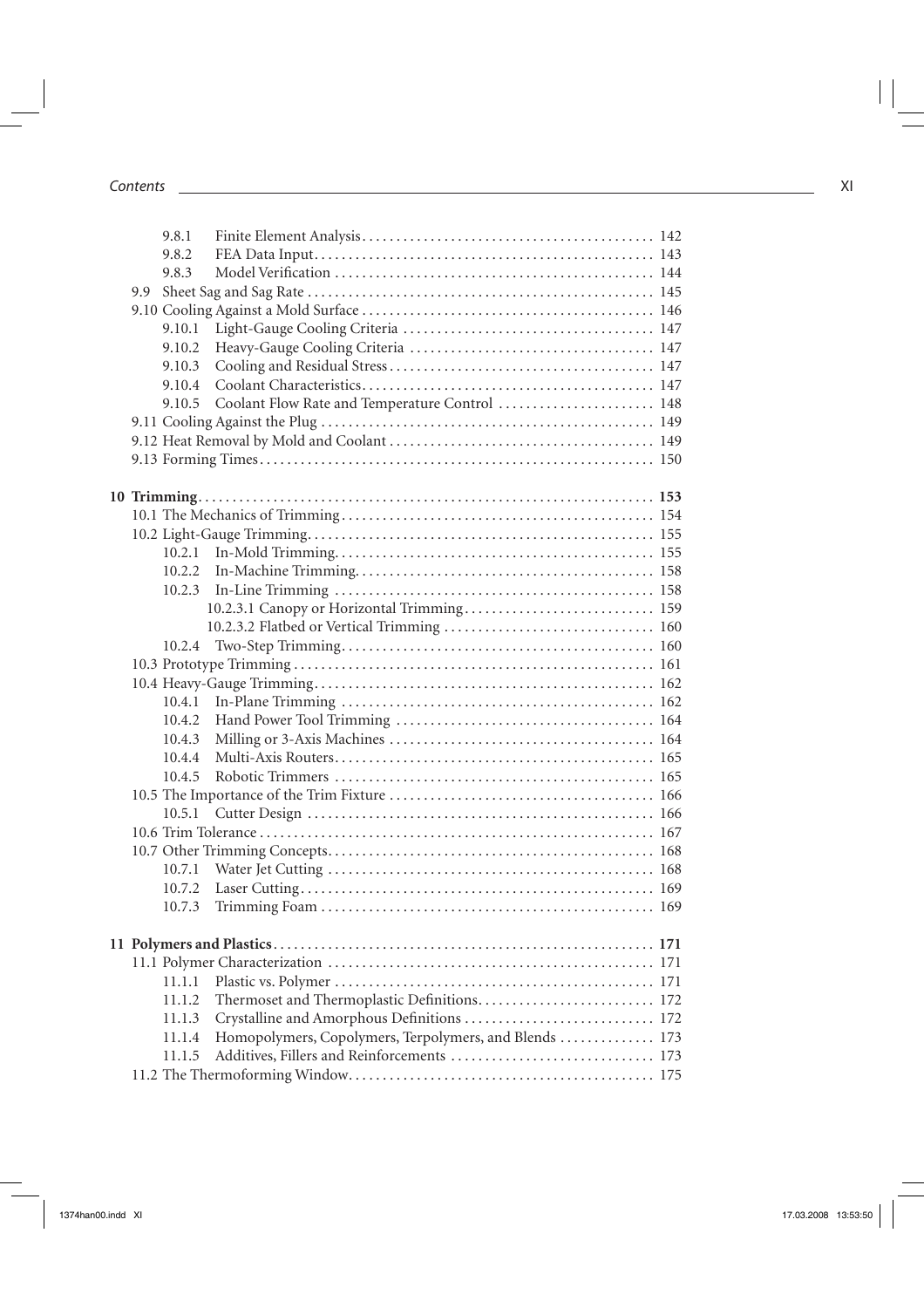| 11.3.1 |                                                              |  |
|--------|--------------------------------------------------------------|--|
| 11.3.2 |                                                              |  |
| 11.3.3 |                                                              |  |
| 11.3.4 |                                                              |  |
| 11.3.5 |                                                              |  |
| 11.3.6 |                                                              |  |
| 11.3.7 |                                                              |  |
| 11.3.8 |                                                              |  |
| 11.3.9 |                                                              |  |
|        |                                                              |  |
|        |                                                              |  |
|        |                                                              |  |
|        |                                                              |  |
| 11.5.1 |                                                              |  |
| 11.5.2 |                                                              |  |
|        |                                                              |  |
| 11.6.1 |                                                              |  |
| 11.6.2 |                                                              |  |
| 11.6.3 |                                                              |  |
| 11.6.4 |                                                              |  |
| 11.6.5 |                                                              |  |
| 11.6.6 | Thermal Properties of Multilayer Structures,                 |  |
|        |                                                              |  |
|        |                                                              |  |
|        |                                                              |  |
|        |                                                              |  |
| 12.1.1 | What the Thermoformer Needs to Know About the Extrusion      |  |
|        |                                                              |  |
| 12.1.2 | What the Thermoformer Needs to Know About Quality 210        |  |
|        | 12.1.3 What the Thermoformer Needs to Know About Regrind 215 |  |
|        |                                                              |  |
| 12.2.1 |                                                              |  |
|        |                                                              |  |
| 12.3.1 |                                                              |  |
| 12.3.2 |                                                              |  |
|        | 12.3.3 Cutting Surfaces - Microfracture Concerns  221        |  |
| 12.3.4 |                                                              |  |
|        |                                                              |  |
|        |                                                              |  |
|        | 13.1 Classification of Plastics Molding Technologies  225    |  |
|        |                                                              |  |
|        |                                                              |  |